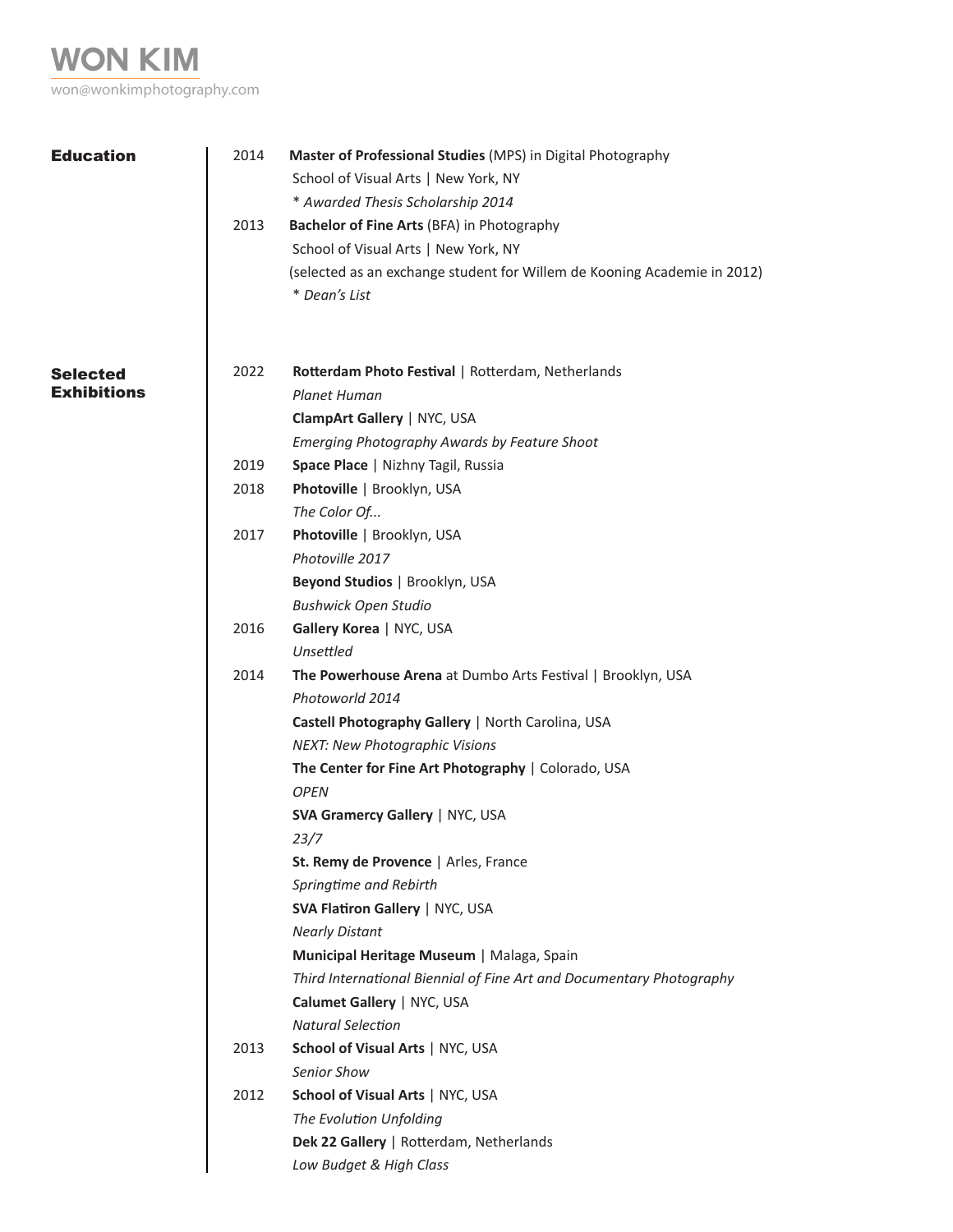| <b>Selected</b><br><b>Awards</b><br>&<br><b>Invitations</b> | 2022<br>2018<br>2016<br>2015<br>2014                         | Selected Artist, Planet human by Rotterdam Photo Festival<br>Single image winner, 7th Annual Emerging Photography Awards by Feature Shoot<br>Invited Artist, Architecture Now by Pakhuis de Zwijgevr<br>Selected Artist, 2016 Call for Artists by Korean Cultural Service New York<br>Second Prize, Prix de la Photographie Paris<br>Invited Artist, Third Annual New York Portfolio Review by New York Times<br>Finalist, Photo World 2014 by New York Photo Festival<br>Selected Artist, NEXT   Curated by Elizabeth Avedon, Castell Photography<br>Selected Artist, Open   Juried by Shane Lavalette, The Center for Fine Art Photography<br>Honorable mention, People/Lifestyle, International Photogrpahy Awards |
|-------------------------------------------------------------|--------------------------------------------------------------|-----------------------------------------------------------------------------------------------------------------------------------------------------------------------------------------------------------------------------------------------------------------------------------------------------------------------------------------------------------------------------------------------------------------------------------------------------------------------------------------------------------------------------------------------------------------------------------------------------------------------------------------------------------------------------------------------------------------------|
|                                                             | 2013<br>2012                                                 | Selected artist, LensCulture: 21 New & Emerging Photographers<br>Third Prize, Architecture/Interior, International Photography Awards<br>Honorable mention, Deeper Perspective, International Photography Awards<br>Honorable mention, Architecture/Other, International Photography Awards<br>Juror Award of Merit, International Fine Art Photography Awards<br>First Prize, Architecture/Cityscape, American Aperture Awards<br>Honorable mention, Street Photography, American Aperture Awards<br>Honorable mention, One Shot/Spaces: The Space Between, International<br><b>Photography Awards</b><br>Honorable mention, One Shot/Spaces: Inside, International Photography Awards                               |
| <b>Selected</b><br>Press<br>&<br><b>Publications</b>        | 2022<br>2019<br>2018<br>2017<br>2016<br>2015<br>2014<br>2013 | <b>DIGIFOTO (Netherlands)</b><br>Far Out Magazine (UK)<br><b>BEZWIJGER (Netherlands)</b><br><b>Monthly Photography (Korea)</b><br><b>BuzzFeed (AUS)</b><br><b>BuzzFeed (Japan)</b><br><b>Prism Photo Magazine</b><br><b>VICE</b><br><b>Metro</b><br><b>Daily Mail</b><br><b>Brigitte</b><br><b>Business Insider</b><br><b>iGNANT</b><br><b>Esquire</b><br><b>DesignTAXI</b><br><b>Fast Company Co. Design</b><br><b>RP Online</b><br>Amy & Pink<br>La Repubblica<br>il Post<br><b>Feature Shoot</b><br>kwerfeldein<br><b>F-STOP</b><br><b>Artwort</b><br><b>FOTOGRAFIA</b><br><b>NY Times T magazine</b><br><b>Digital Camera</b><br>Obscura<br>LensCulture                                                           |